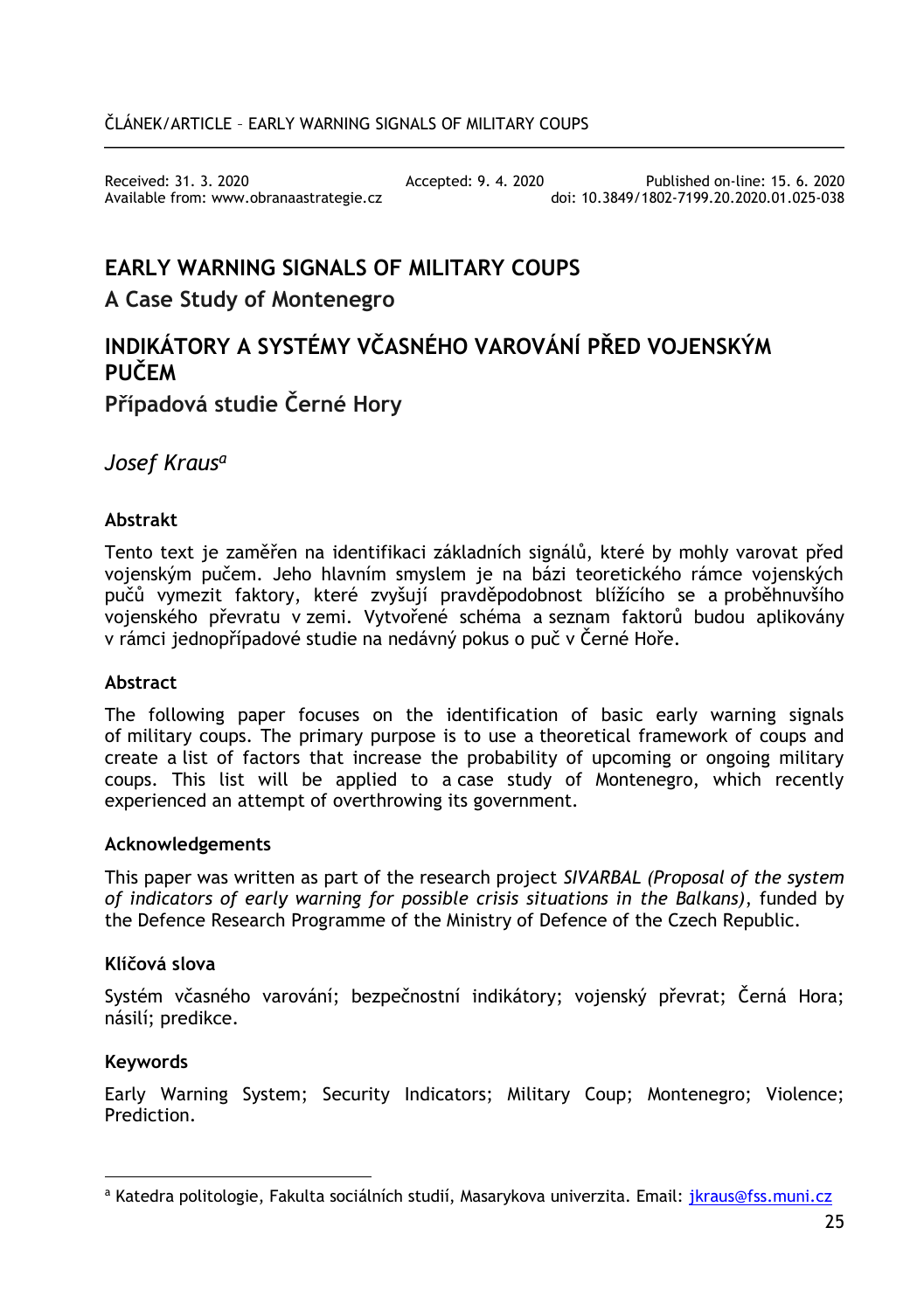## **INTRODUCTION**

Military coups are part of (not only) modern world politics and history. The role of an army in politics has been examined for decades. There are many concepts of armed forces being part of state governance of various kinds. Morris Janowitz<sup>1</sup> identifies four different models of political-military elites – aristocratic, democratic, totalitarian, and garrison state. Apart from the model differences, military dictatorship can be prevented with proper settings of a democratic system observing, controlling and managing armed forces. The proper settings are the absolute and ideal point a democratic government can reach to fully control armed forces and prevent them from seizing power (or to interfere in state issues). In reality, many states have difficulties even to get closer to this highest standard, especially during the time of crisis or long-term problems of the state. Military coups or attempted military coups are still a highly topical issue of political and security research. The recent attempt in Montenegro has shown that armed forces are willing to seize power even in the European continent.

This paper deals with the topic of modern military coups and attempts with the main goal to identify the indicators leading to the situation when armed forces are willing to take action against a civil government. Examination of the indicators causing a higher probability of the attempt of a military coup would lead to the creation of an early warning system (EWS). With such a system, scholars, state authorities and non-state organizations can have a chance to identify the upcoming threat of a military coup attempt. Indicators or the early warning signals based on the developed EWS are often used in the spheres of intelligence, predictive analysis or prevention. There are many layers or levels for examination and identification of proper indicators leading to the detailed observation of the chosen topic. Also, from the perspective of methodology, many different approaches can be used. Various tools provide different outcomes and can be used for different kinds of research and analysis. A brief description and division can be found in the previous work of the author. $2$ 

First, the introduction to definitions of the military coup will be provided. After that, the analysis of different kind of typologies and definition attributes will follow with a special attention devoted to indicators signalizing an upcoming coup attempt. The background research of this topic is the relevant outcome of the following text with the final goal of creating a list of indicators to be used for the EWS formation. With such a framework, the paper continues to apply the EWS on the case of the coup attempt in Montenegro in 2016. The second half of the article has the form of a single case study, although with some limits based on the chosen case. The first limit is the coup did not happen after all; there was just a planned attempt exposed by the Montenegrin security forces. Second, there are many questions about the coup attempt. Some commentators and experts are even sceptical about the credibility of information

<sup>1</sup> JANOWITZ, Morris. Armed Forces in Western Europe: Uniformity and Diversity, in *European Journal of Sociology*, Vol. 6, No. 2, Armed Forces and Society in Western Europe (1965), pp. 225- 237.

 $2$  KRAUS Josef. Religious Extremism as a Cause of Armed Conflicts: Indicators and Early Warning Systems. *Vojenské rozhledy*. 2019, 28 (3), pp. 016-025.

ISSN 1210-3292 (print), 2336-2995 (on-line). Available at[: https://bit.ly/2XO3UkN.](https://bit.ly/2XO3UkN)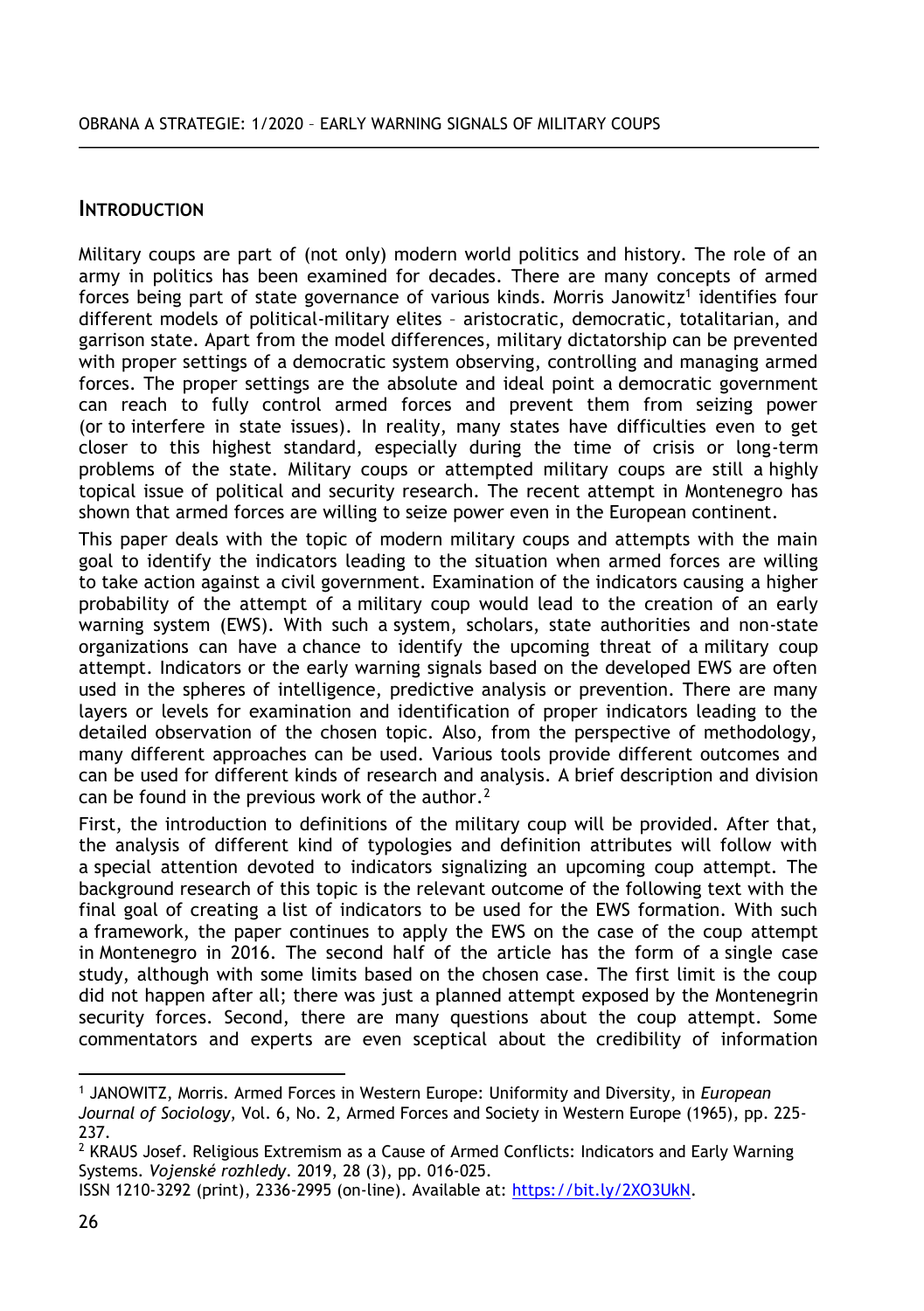provided by the Montenegrin security forces. There are conspiracy theories suggesting there was no such a plan at all. Detailed information and relevant data are difficult to obtain in this case. However, it is still possible to use it for the environment analysis and EWS application.

The data gathering for this article is focused on English written sources only. Although the author can read Serbian, Montenegrin and Russian sources, there is no need to use those. Official proclamations and data are available in English, which makes verification easier for the international audience. Other sources, such as books and expert articles used for the framework creation are also in English only.

## **MILITARY COUPS AND REGIME CHANGES**

 $\overline{a}$ 

Military coups have always been an important cause of a political regime change. During the 20<sup>th</sup> century, we can examine dozens of military coups and multiple times more coup attempts not only in the "third world countries", but also in Europe. That is why many scholars and experts have analysed military coups from the perspective of their goals, types, conditions, process or their chance to succeed. Many theories deal with the involvement of armed forces in politics, trying to classify and evaluate these efforts as goals and causes. Such causes increase the probability of a military coup and also constitute the basis for developing the EWS.

Powel and Thyne<sup>3</sup> define a coup d'état as an irregular transfer of the state's chief executive, operated illegally by the military or other insider elites, which sometimes involves force or the threat of force, but need not involve casualties. Logically, the presence of armed forces is needed, if we speak about a military coup. Not only an army, but a wide range of armed forces can participate in a coup. According to Singh, 4 a coup attempt is defined as an explicit action, involving some portion of the state military, police, or security forces, undertaken with the intent to overthrow the government. Quite often, there is a combination of different kinds of armed forces participating in a coup attempt.

On the other hand, the regime change takes place without the participation of masses, which distinguishes coups from revolutions. Galula, in his classical work, <sup>5</sup> deals with the term "plot" as a synonym to a coup. A plot is a clandestine action of an insurgent group aiming to overthrow the top leadership in the respective country, it cannot and does not involve the masses, it is planned and prepared for a long time, but the action itself is brief and sudden.

A regime change with the participation of a military is quite common. Armed forces are usually one of (or the only) actors able to perform a coup due to their capacity, hierarchic structure and tradition of obeying orders from above. But the fact a military is capable of committing a coup does not mean it chooses to do so. There have to be reasons for armed forces to intervene in politics this way. Many scholars work with the

<sup>3</sup> POWEL Jonathan M. and Clayton L. THYNE. 2011. Global Instances of Coups from 1950-2010: A New Dataset. *Journal of Peace Research* 48(3). pp. 249-259.

<sup>4</sup> SINGH, Naunihal. 2016. Seizing Power: The Strategic Logic of Military Coups, Series: UPCC Book Collections on Project MUSE. Baltimore, Maryland: Johns Hopkins University Press, p. 51

<sup>5</sup> GALULA, David. 1964. *Counterinsurgency Warfare*. New York: Frederick A. Praeger.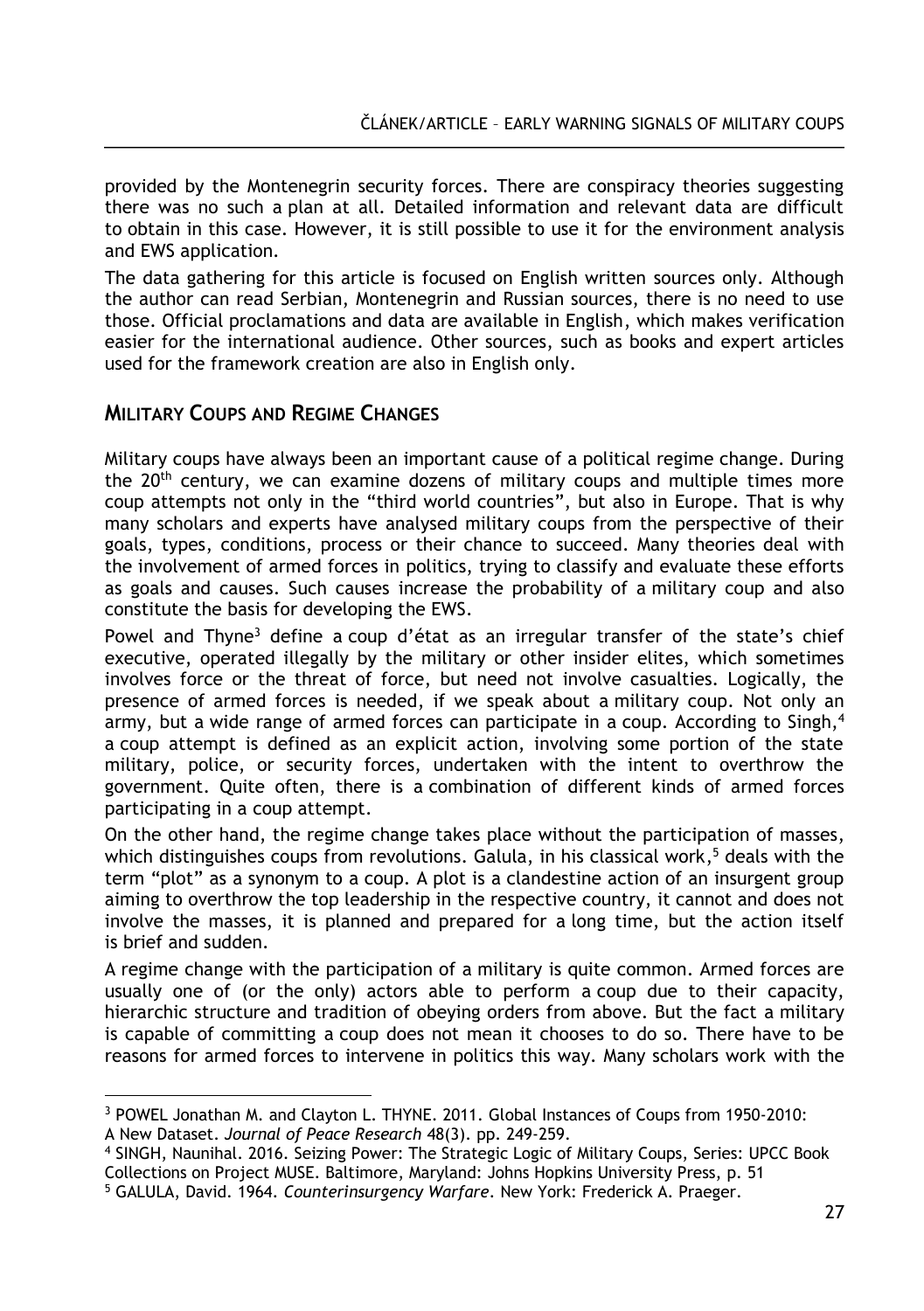#### OBRANA A STRATEGIE: 1/2020 – EARLY WARNING SIGNALS OF MILITARY COUPS

motivation of a military to attempt a coup. The general view over this issue is that armed forces tend to venture into the political realm when their institutional interests are not being looked after or are jeopardized by the existing government.<sup>6</sup> The argument is based on the premise the lower the defence budget is, the likelier coups become, and coups are least likely in states with high military spending. Putschist armies are also more often than not involved in a violent conflict, and disagree with the civilian leadership over the strategic and tactical responses. It might also be connected to a self-perception of a military as a social class or its inclination to a social class. On this broader perspective, not only economic demands are relevant, but also values in general. Where the latter's values are not aligned with those of the regime, officers may feel compelled to act on behalf of their social class.<sup>7</sup>

More than that, the preconditions and reasons for coups involve a combination of factors. Despite the military perspective, other theories explain the causes of a coup. Singh<sup>8</sup> brings five different sets of hypotheses for testing – economic, regime, social, strategic and military. Economic perspective deals with the questions of whether poor countries are more likely to experience coups and if trade openness affects the probability of a coup attempt so as to prevent low or negative economic growth. The regime perspective deals with the questions whether it is less likely to do a coup in countries with high popular support for a government or whether the political system (democracy, non-democracy, military rule) and election time matter. The social approach focuses on a difference between ethnically divided societies and homogenous ones with regard to the coup probability. The strategic set of hypotheses deals with coups happening on the background of the Cold War, superpowers competition or alliances and foreign interference. Finally, the military approach deals with the importance of armed forces in society and its effect on the coup probability. The relevance of the military constituting a larger part of society or the relevance of military spendings or history of successful and unsuccessful coup attempts are examined.

# **CAUSES OF MILITARY COUPS**

The above-mentioned pattern is more or less reflected by other scholars. Especially economic and social issues are often repeated. The main idea connecting both of them is based on low performance of a state, signalizing incompetence or corruption, which either precede coups or are later used to justify them. As O'Kane<sup>9</sup> argues, the preconditions of coups are a combination of factors, mainly economic ones, such as instability of the local economy, discrediting the government, and dependence of the economy on exports, making it vulnerable to outside shocks. Poorer countries, logically, do not have enough resources to control these problems, and the government is blamed for it. Therefore, O'Kane emphasizes, coups are unlikely to occur in a recently

 $\overline{a}$ <sup>6</sup> GAUB, Florence. 2016. *Military coups: a very short introduction*, European Institute for Foreign Studies, July 2016, Available at:<https://bit.ly/2Uref3N>

<sup>7</sup> Ibid.

<sup>8</sup> SINGH, Ref. 5.

<sup>9</sup> O'KANE, Rosemary. A Probabilistic Approach to the Causes of Coups D'Etat, British Journal of Political Science, Vol. 11, No. 3 (Jul., 1981), pp. 287-308.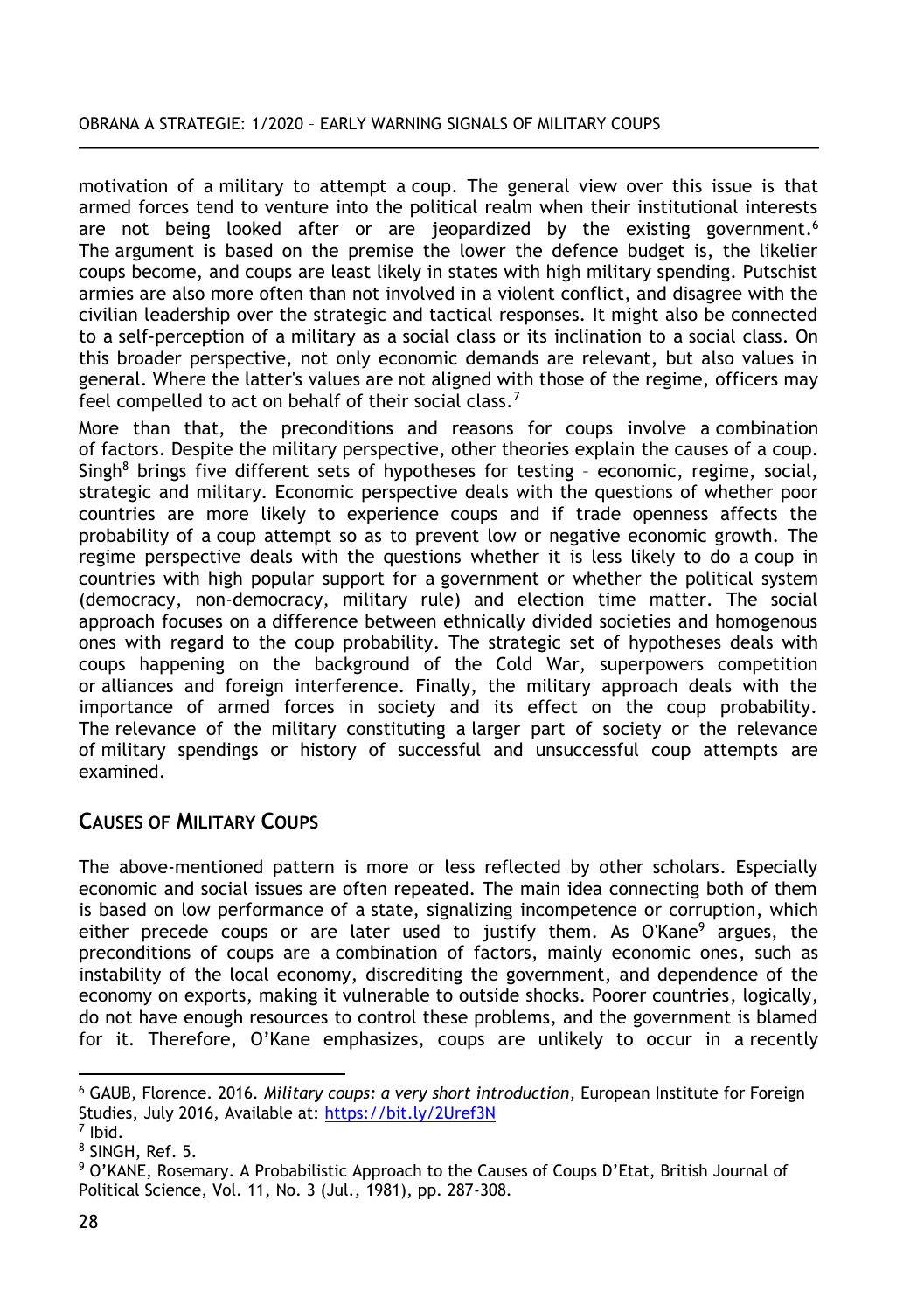independent country until its new government has had the opportunity to demonstrate its inadequacy in dealing with the country's economy. It simply takes time for a government to lose support and for an opportunity for a coup to occur. The relevance of economy on conflicts and security is something widely discussed by two authors Paul Collier and Anke Hoeffler.<sup>10</sup> Besides the famous greed and grievance theory, by examining coups in Africa, they identified the economic performance has an impact on potential plotters' willingness and ability to organize a coup. A weak economy makes military officers less satisfied with the political representation and more favourably disposed toward a coup attempt. Also, the economic performance affects the chances for a coup to succeed with high popular support, if the economy is devasted. While the government loses legitimacy due to its poor economic performance, suffers from a political crisis and fails to establish constructive civil-military relations, it is easier for the military to topple it.<sup>11</sup> Egil Fossum<sup>12</sup> counted that almost 2/3 of all coups in Latin America took place at the time public disorders. The military tries to re-establish public order without further motives, or the disturbances may serve as a pretext to intervene when the real motives are completely different.

Other highly discussed factors affecting the probability of a coup attempt are regime types and civil society. Sudduth<sup>13</sup> summarizes that citizens in stable democratic societies want to protect their electoral systems and will not support coups. Losing the support and lowering the chance of a successful coup, potential plotters are less likely to attempt a coup in democratic societies. On the other hand, military regimes have a higher risk of coups than other types of regimes, because they lack legitimacy and popular support, plus they are more vulnerable to internal divisions. According to some studies, the type of political system is not an important factor; its strength is. Strong autocracies and strong democracies experience the least political instability. Weak states will see more coups, political participation reduces the likelihood of coups, autocracies decrease the opportunities to initiate a coup because of effective coupproofing strategies. But some studies show strong democracies significantly reduce the chance that a country will experience a coup. A full democracy is about 12 times less likely to see a coup d'état compared with a dictatorship.<sup>14</sup>

The relation between the government and the military also matters from the perspective of interference in politics. Civilians increase the likelihood of a coup by politicizing the military. Any attempt to draw the armed forces into politics is a sign of weakness. Armed force in this matter can also play an important role in representing the will of the society and its values more than the government can. Military values such as discipline, bravery, obedience, honesty, and political impartiality are generally valued in society at large. Nationalism feeds this perception of a symbolic institution

 $\overline{a}$ <sup>10</sup> COLLIER, Paul and Anke HOEFFLER. 2005. *Coup traps: Why does Africa have so many coups d'etat? Working paper*, Centre for the Study of African Economies, Department of Economics, University of Oxford, Available at:<https://bit.ly/2YoUHhI>

<sup>11</sup> GAUB, Ref. 7.

<sup>12</sup> FOSSUM, Egil. Factors Influencing the Occurrence of Military Coups D'Etat in Latin America, *Journal of Peace Research*, Vol. 4, No. 3 (1967), pp. 228-251.

<sup>&</sup>lt;sup>13</sup> SUDDUTH, Jun Koga. Coup risk, coup-proofing and leader survival, Journal of Peace Research 2017, Vol. 54(1), pp. 3-15.

<sup>14</sup> BODEA, Christina, ELBADAWI, Ibrahim and Christian HOULE. Do Civil Wars, Coups and Riots Have the Same Structural Determinants?, *International Interactions*, 2017, VOL. 43, NO. 3, pp. 537-561.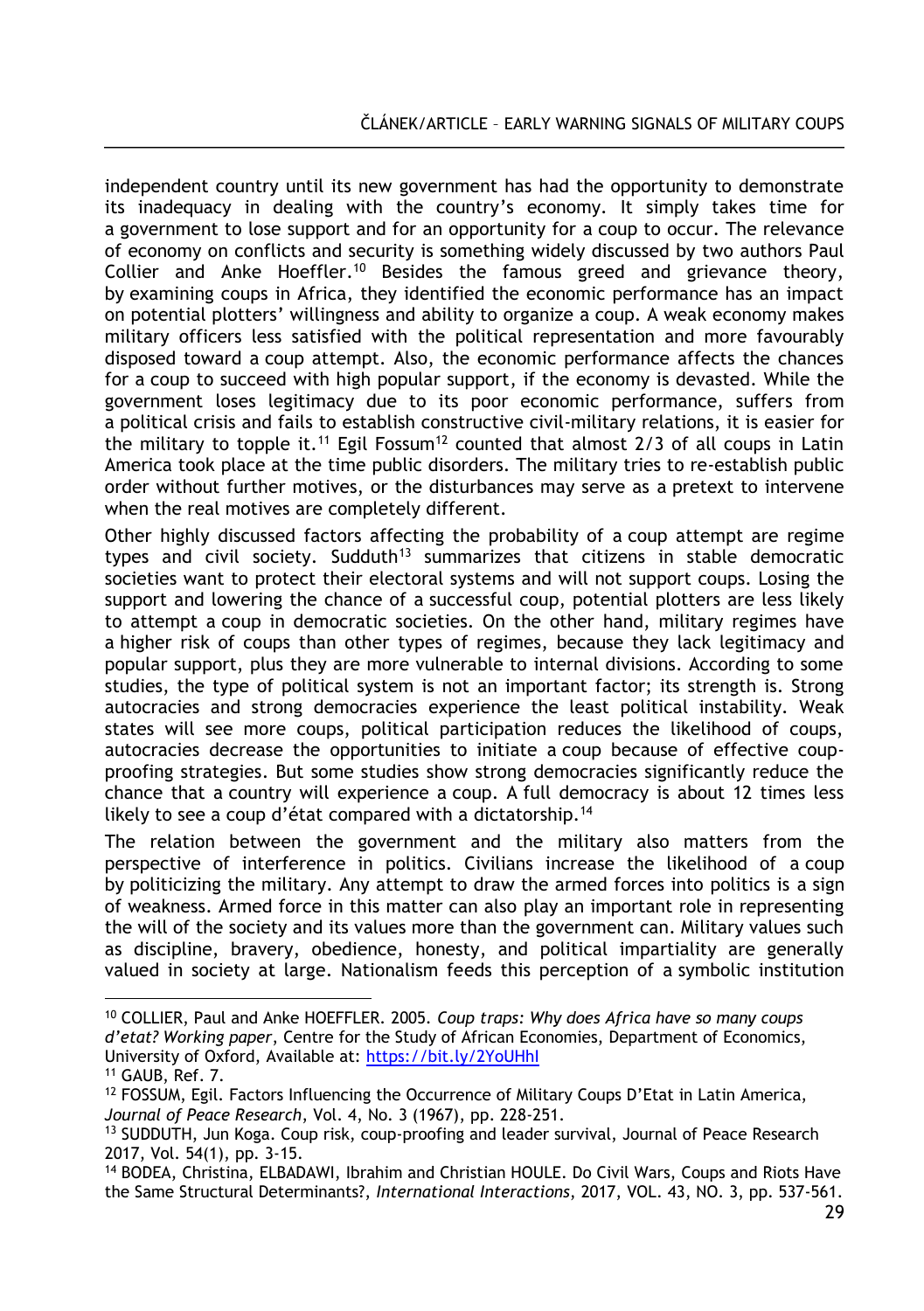often called the "cradle of the state". Coups tend to take place in the context of a political crisis and when the armed forces believe they have a civilian mandate to resolve the turmoil.<sup>15</sup>

Political crises as well as military coups are very often present before, during and after elections (in "democracy-like" systems). There is a strong concentration of coup attempts in election years, as proven by Egil Fossum.<sup>16</sup> He argues coups would be executed whether elections were being held or not, but the timing is what matters. Coups during the election year might occur for supervising the election or securing the transfer of power. The motive to prevent the coming to power of groups inimical to the military seems to be much more important. It is more a pre-emptive pre-election action, rather than reaction.

If a coup attempt happens, it raises the chance of another coup attempt in a nondistant future. Some analysis emphasizes the role of coup history on the probability of other attempts in the future. Singh<sup>17</sup> proved in his study that countries having recent successful coups were more likely to have a coup attempt in the following year(s). The same findings are provided by Bodea (et al.),<sup>18</sup> who argues that a country that experienced a coup in the past five years has more than doubled its risk of seeing another coup in the current year. Sudduth<sup>19</sup> evolves this argumentation by the inverse proportionality - the more time has passed since the last coup attempt, the less likely it is that the country will experience another one.

The last but not least relevant factor affecting the probability of a coup attempt often mentioned in literature is the interference of foreign forces (armed or non-armed). Especially the presence of foreign troops, which, paradoxically, might have two different effects. On the one hand, it can be labelled as an important obstacle for a coup attempt. One of the most important strategies to prevent a coup or to neutralize the army in its effort to topple the government is to have foreign troops in the state's territory. Foreign troops will be particularly unlikely to be sympathetic to a coup attempt. But on the other hand, foreign countries might encourage coups, rather than hinder them.  $O'$ Kane<sup>20</sup> argues that if the existing host government starts implementing policies that are against the interests of the foreign power, then the foreign army will have reason to intervene. The intervention is not specified in details, but except for the presence of foreign troops, the activity of secret services (covert operations, intelligence, etc.) might have a significant impact on local politics and a coup attempt as well.

## **INDICATORS AND EWS OF A MILITARY COUP**

From the factors and arguments mentioned above, it is clear that the development of an EWS and a set of indicators based on the quantitative approach and data is very

<sup>15</sup> GAUB, Ref. 7.

<sup>16</sup> FOSSUM, Ref. 13.

<sup>17</sup> SINGH, Ref. 5, p. 55.

<sup>18</sup> BODEA, ELBADAWI and HOULE, Ref. 15, p. 557.

<sup>19</sup> SUDDUTH, Ref. 14, p. 11.

<sup>20</sup> O'KANE, Ref. 10, p. 296.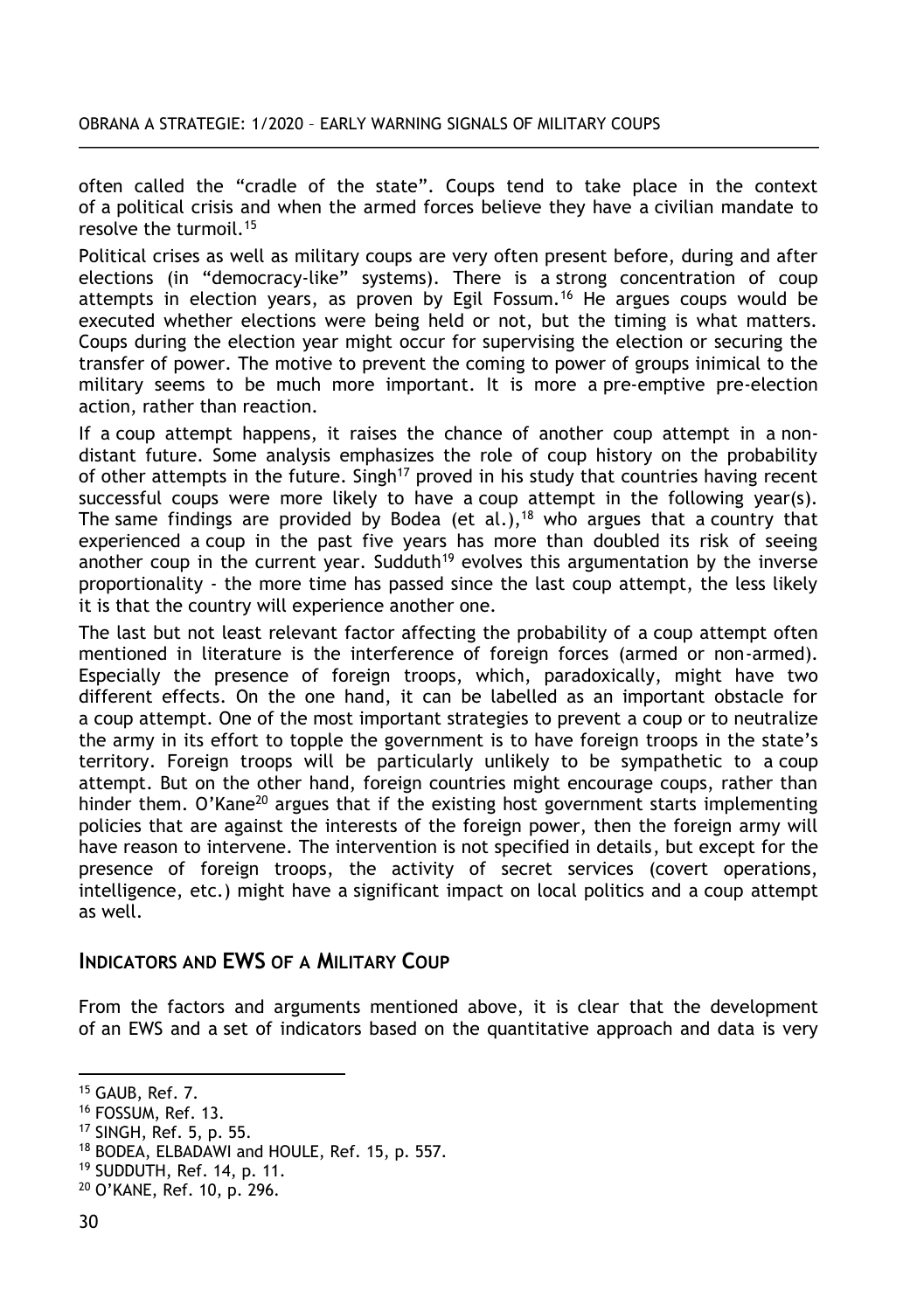difficult or even impossible to achieve. There are some items to be followed, if a scholar, security institution or political sphere want to predict (and prevent) a military coup attempt. But still, it is very difficult to produce a list of indicators warning about the increasing probability of a military coup in the society. We are able to identify some dimensions to be followed and some phenomena to be watched, but not to make a list of indicators to be checked or not.

The crucial issues for the motivation of the military endeavour to topple the current government seem to be its relation with armed forces, the strength of the government and civil society and the government's legitimacy to rule, and the economic stability and performance of the country. These issues constitute the environment well-disposed or bad-disposed towards a coup attempt with dissatisfied society and the military. There are also secondary but still important issues such as regime type (connected to the factor of the government's strength), presence or intervention of foreign military forces, elections or a recent history of a successful coup attempt.

The strength of government (or governance) can be followed and evaluated by an external methodology of the state weakness and strength such as the Fragile State Index.<sup>21</sup> If there is a noticeable and relevant regress in the statistics and database, it would be a clear sign of the state's weakening. Special attention might be paid to the economic performance of the state. Even though it is reflected by the Fragile State Index as well, focusing on economic problems might predict the lowering of the government credibility and the trust of armed forces in proper state leadership or defence of their financial interests. That might lead to dissatisfaction of this important part of society, willing to intervene in its or society's favour. A whole set of indicators of the state's economic performance can be used as a part of the EWS, GDP growth, unemployment rate, inflation, interest rate, balance of trade, government debt to GDP, etc. If there is an evident and long-term tendency of worsening (or a sudden dramatic fall) of these indicators, it should be evaluated as a signal of the higher potential of a coup attempt. In general, coups have been connected to political instability, as well as disrupted effectiveness of governance and changing incentives of leaders.<sup>22</sup>

Stable and strong civil society works as a prevention to coups, so where it is missing or disrupted, it can be considered a coup indicator. Another indicator related to governance and its resistance to coup attempts is the regime type. As we know, the probability of a coup is higher in the non-democratic regimes. So, the presence of a stable democracy can be perceived as prevention to coups, while the missing or weakening democracy is a warning signal. Logically, the presence of foreign military forces can affect a coup probability in two ways – to lower (prevent) it or to increase (cause or help) it. A history of a coup attempt in the last five years can play the role of a factor increasing the chance of another attempt. But just the record itself cannot be considered a signal of an upcoming coup d'etat. The same applies to elections. While it has been proved that during an election year the chances of a coup attempt are higher, this fact itself is not an indicator of an upcoming coup. It is more a factor affecting the pro-coup conditions rather than an indicator. But still, there is a reason to pay attention to elections taking part during the analysis of a coup probability.

<sup>21</sup> Available at:<https://fragilestatesindex.org/>

<sup>22</sup> BODEA, ELBADAWI and HOULE, Ref. 15, p. 540.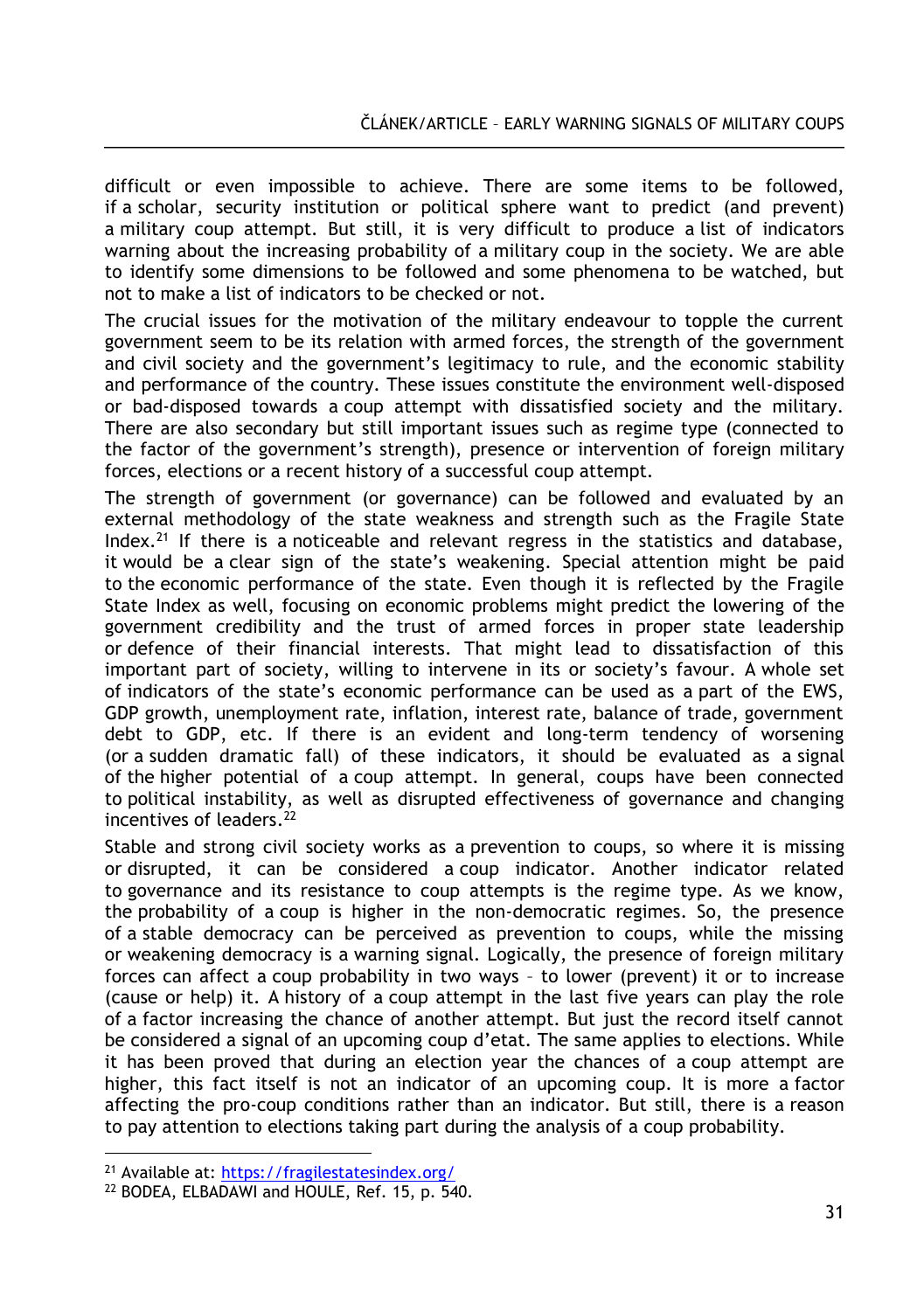## **COUP ATTEMPT IN MONTENEGRO**

A revealed coup d'état plot, planned and prepared in 2016, caused a significant earthquake in Montenegrin politics. On the background of the Montenegrin decision in December 2015 to join NATO and the Russian pressure to prevent it, Russia together with the local opposition and Serb ethno-nationalists coordinated an unsuccessful attempt to topple the democratically elected government of Montenegro in October 2016. On the day of Montenegro's 2016 parliamentary elections (held on  $16<sup>th</sup>$  October), the police in Podgorica detained former Serbian gendarmerie commander Bratislav Dikić and 19 other individuals on charges of forming a criminal organization with the intent to overthrow the government. Russian agents, Serbian extremists, and leaders of the Montenegrin opposition alliance (Democratic Front) were prepared to overthrow the government on the election night. They planned to initiate political violence with the hope of triggering nationwide protests that would bring the Democratic Party of Socialists government to its end. According to officials, Serbian nationals initiated the enterprise in early 2016 under the direction of Russian GRU and FSB operatives.<sup>23</sup>

This investigation theory was finally confirmed by a court verdict with two Russian intelligence officers and two opposition politicians among 13 people sentenced to jail in May 2019. The two Russian nationals were sentenced in absentia to prison for 15 and 12 years, respectively. According to the court, the main aims of putschists were to topple the Montenegro's government, to kill the prime minister and to bring a pro-Russian alliance to power. The two leaders of the Democratic Front, an opposition alliance that wants to depose Djukanović and seeks closer ties with Serbia and Russia, received five-year jail terms each.<sup>24</sup>

So, the coup attempt was unsuccessful and revealed before any action was taken. It would be a hypothetical question whether there was a chance for the coup to be successful or not. But the attempt itself is enough for the EWS testing.

# **EWS AND THE MONTENEGRIN CASE**

If we look at the state and government strength in the case of Montenegro, according to the Fragile State Index, in 2016 the country was on the 131 $<sup>st</sup>$  place out of 178 countries</sup> (higher number means higher stability of the state). From the set of indicators collected into the final score, the worst rating is noticeable in the case of indicators called Fractionalized Elites, Group Grievance and External Intervention. According to the FSI methodology, the Factionalized Elites indicator considers the fragmentation of state institutions along ethnic, class, clan, racial or religious lines, as well as brinksmanship and gridlock between ruling elites. The use of nationalistic political rhetoric by ruling elites, often in terms of nationalism, xenophobia, communal irredentism is present.<sup>25</sup>

<sup>&</sup>lt;sup>23</sup> For more details see: BAJROVIC, Reuf, GARCEVIC, Vesko and Richard, KRAEMER. 2018. Hanging by a Thread: Russia's Strategy of Destabilization in Montenegro, *Russia Foreign Policy Papers*, Foreign Policy Research Institute. Available at:<https://bit.ly/2UrB6MY>

 $24$  Reuters, 9. 5. 2019. Russians, opposition figures sentenced over role in 2016 Montenegro coup attempt, Available at:<https://reut.rs/3dQsmrg>

 $25$  This topic is very much connected to right-wing extremism and paramilitarism in the Western Balkans, see STOJAR, Richard, MAREŠ, Miroslav. Extreme-right paramilitary units in Eastern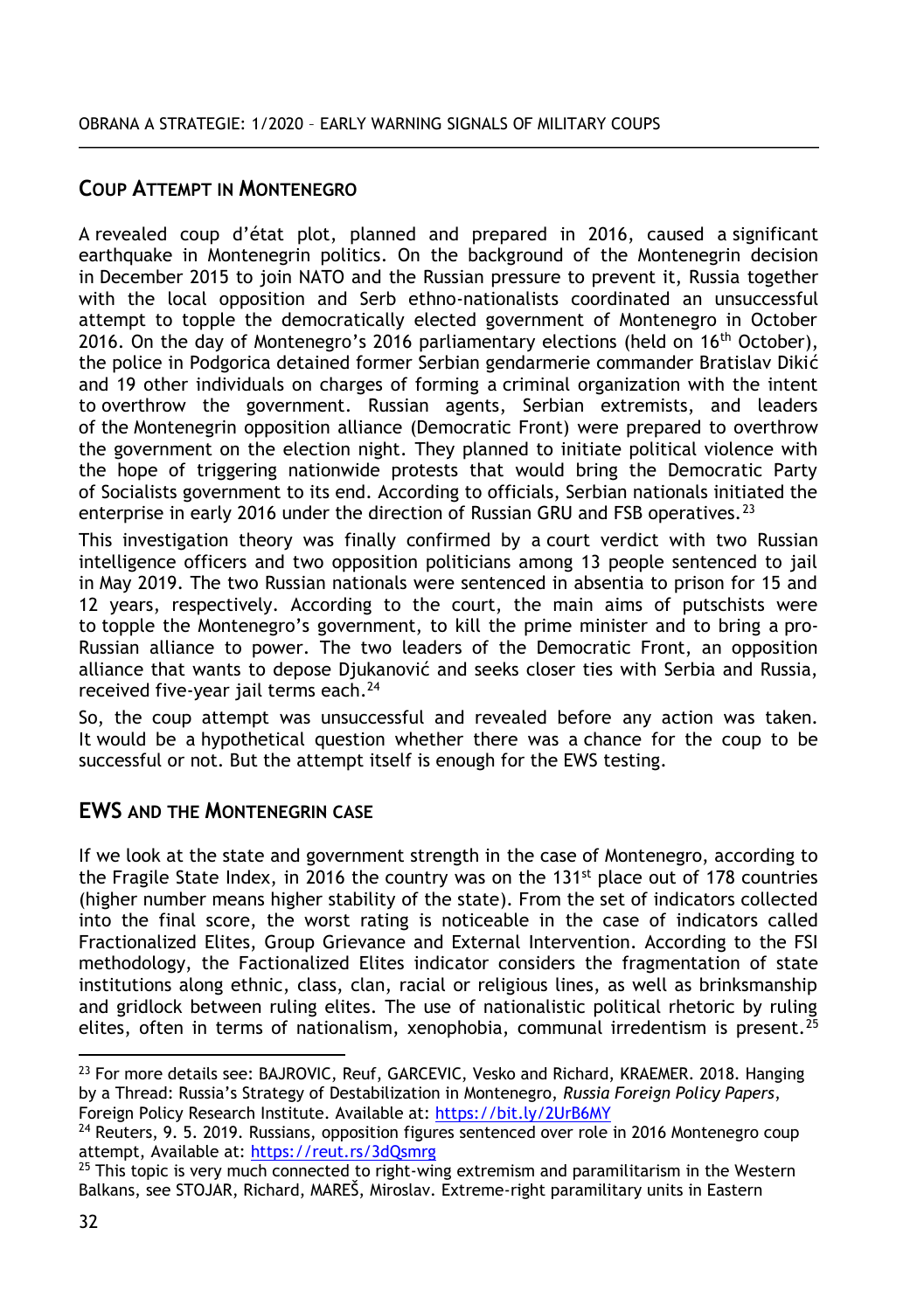The main point of that in the case of Montenegro is the division of society (and politics) based on the national level, where almost one half of the population considered themselves being Montenegrins and roughly one third of the population identified themselves as Serbs.<sup>26</sup> This is also reflected in different political orientation to the West or Serbia and the East in general of different parts of political representation of the country. Group Grievance is defined as divisions and schisms between different groups in society – particularly divisions based on social or political characteristics – and their role in access to services or resources, and inclusion in the political process. Group grievance may also have a historical component, where aggrieved communal groups cite injustices of the past.<sup>27</sup> In the modern Montenegrin history, there are some crucial breakpoints causing group grievance and cleavages in the society - the conflict in former Yugoslavia in the first half of the 1990s, a referendum over the declaration of Montenegrin independence on Serbia (Yugoslavia, since 2003 Serbia and Montenegro) held in 2006, and political orientation of the government toward the West, with a view of joining NATO (2017) and EU in the future. Although it is difficult to define and identify it, there is an important group of Montenegrin citizens feeling grievance from these breakpoints that have brought their country to a state they are not comfortable with. The Montenegrin separation from Serbia was decided by 55 % of citizens voting for it while 45 % were against.<sup>28</sup> A relevant part of Montenegrin society still keeps their Serbian identity and prefers the political orientation to Beograd or Moscow rather than Brussels.

These two indicators are raising the chance of a coup attempt while providing the environment for possible popular support (if needed), the dissatisfaction of certain part of the state's citizens with the government and weakening of the government's legitimacy. The third indicator – External Intervention – is the indicator able to multiply the previous two. This indicator considers the influence and impact of external actors in the – particularly security and economic – functioning of a state. On the one hand, the indicator focuses on security aspects of engagement by external actors, both covert and overt, in the internal affairs of a state at risk by governments, armies, intelligence services, identity groups, or other entities that may affect the balance of power (or a conflict resolution) within a state. On the other hand, External Intervention also focuses on economic engagement by outside actors, including multilateral organizations. In the case of Montenegro and the coup attempt, the court confirmed the direct involvement of foreign agents in the affair. The Russian influence in the Montenegrin politics and economy has been very strong for more than two decades. By using the Orthodox church, successfully shaping pan-Slavic attitudes and supporting

Europe. In: Mapping the extreme right in contemporary Europe. London and New York: Routledge, Londýn, 2012, p. 159-172. ISBN 978-0-415-50265-8

 $26$  The proportion between Montenegrins and Serbs has been changing since the independence declaration in 2006. Number of people declaring their Serbian nationality declines as more and more citizens accept their Montenegrin identity. Plus, there are also other nationalities in the country - Bosniaks, Albanians and Croats. For detailed information, see the population census 2011, available at:<https://bit.ly/2UrSdxS>

<sup>27</sup> For further information see STOJAR, Richard, STOJAROVÁ, Věra. Balkan Regional Development: Moderate or Radical Islam for the Balkans. Journal of Balkan and Near Eastern Studies, 2019, 21(4), 387-402. ISSN 1944-8953.

<sup>28</sup> BBC, 23 May 2006, *Montenegro vote result confirmed*, available at:<https://bbc.in/3f74nnS>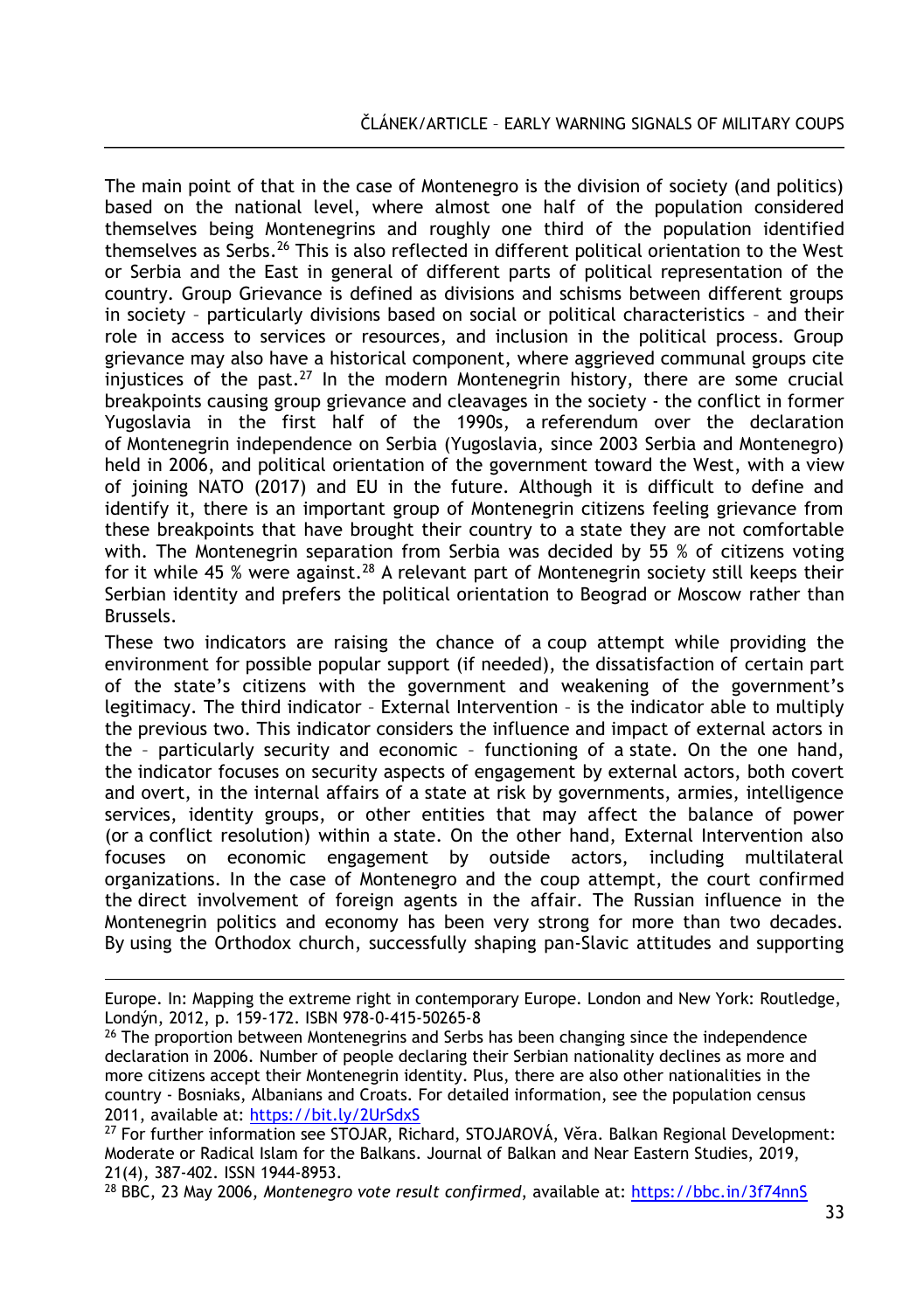#### OBRANA A STRATEGIE: 1/2020 – EARLY WARNING SIGNALS OF MILITARY COUPS

the pro-Russian political opposition, Kremlin raises the rating of the External Involvement indicator without its military presence in the territory.<sup>29</sup> On the other hand, pan-Slavism is something tricky in the case of Montenegro. Some experts say it is more based on historical events and Montenegrin experience than emotional and irrational sympathy toward Russians and Slavs in general. Historically, Russia has played the role of the protector of the region from the Turks. $30$  Nowadays, the sympathy is based more on the Russian support of the Montenegrin economy by Russian investments.

The regime type in the case of Montenegro can be a tricky thing concerning the political system and reality in the country. According to The Economist, the Democracy Index is (now and in 2016 as well) around the score 5.6, where 10 is the maximum of democracy and 1 is a pure authoritarian regime. According to this ranking, the Montenegrin system is somewhere in the middle, labelled as a hybrid regime; nor democracy, nor dictatorship.<sup>31</sup> Therefore, in the Montenegrin case, it is impossible to strictly use the indicator, it is better to focus on governmental and civil society strength.

Just like in the case of government, we can use an independent monitoring and ranking service to follow the civil society strength. The widely used Civil Society Index (CSI) developed by CIVICUS, a global alliance of civil society organizations and activists, can be very fruitful for it. The indexing system works with five levels of civil society in the countries. Montenegro has been receiving the score "Narrowed", the second best from five.<sup>32</sup> The organization defines the narrowed rating as a condition where a state allows individuals and civil society organizations to exercise their rights to freedom of association, peaceful assembly and expression. Still, violations of these rights also take place. Protests are conducted peacefully, although authorities sometimes deny permission, citing security concerns, and excessive force, which may include tear gas and rubber bullets, are sometimes used against peaceful demonstrators. The media is free to disseminate a wide range of information, although the state undermines complete press freedom either through strict regulation or by exerting political pressure on media owners.<sup>33</sup> The real situation of Montenegro undoubtfully fits into this score definition. It means that the civil society in Montenegro is not as strong as it is in many European democracies, but it is still at a high level compared to the majority of the world. Therefore, the real strength is high, which limits the probability of coup attempts and chances of such efforts to succeed.

Planning the coup on the eve of the elections confirms the election indicator warns us about a higher risk of a coup attempt during the election time. The effort to topple the government right at the time of the election in Montenegro is a perfect example of the relevance of this indicator. On the other hand, there had not been ant history of coup

<sup>29</sup> CONLEY, Heather and Matthew Melino. 2019. *Russian Malign Influence in Montenegro: The Weaponization and Exploitation of History, Religion, and Economics*, Center for Strategic and International Studies, Available at:<https://bit.ly/2UwbJtd>

<sup>30</sup> DJILAS, Aleksa. 1991. *The Contested Country: Yugoslav Unity and Communist Revolution, 1919- 53*, Cambridge: Harvard University Press, ISBN-13: 978-0674166981, p. 28.

<sup>31</sup> Data and graphics available at:<https://bit.ly/3cOVOfZ>

<sup>32</sup> CIVICUS. State of Civil Society Report 2017, Available at:<https://bit.ly/3fdmM2z>

<sup>33</sup> CIVICUS. Monitor: Tracking Civic Space. *Ratings*, Available at[: https://bit.ly/2AVnEtP](https://bit.ly/2AVnEtP)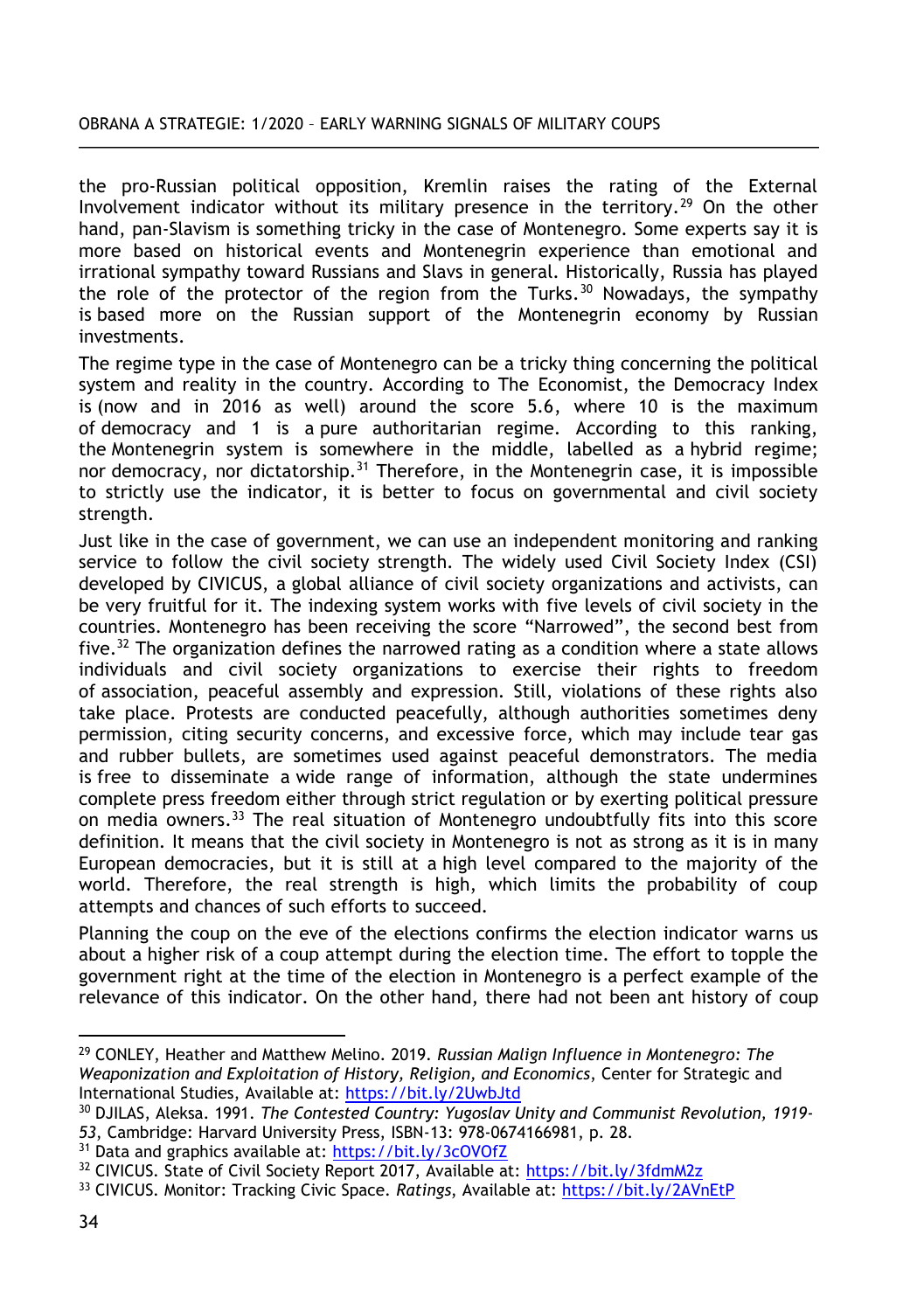attempts in the Montenegrin past. There is a question whether this attempt would affect the possibility of any other effort in the future – both ways.

So, now we are getting to the economy as an essential factor of social satisfaction with the government's performance. After the breakup of the Eastern bloc, the fall of communism and disintegration of Yugoslavia, the Montenegrin economy had to transform to the market-oriented type. Like anywhere else, the economic transformation was painful for the local industry and old structures of the economy. It also helped financial sharks and organized crime structures to increase their power over the country. On the other hand, the economy of Montenegro has been in good shape for the last decade, mainly due to foreign investment and tourism. If we look at the data and the GDP per capita rating, the Montenegrin position in the chart is quite good compared to other countries of the region; better than Bosnia and Herzegovina, Serbia, Northern Macedonia, Albania, and Kosovo, but worse than Croatia.<sup>34</sup> Thus, from the perspective of macro-economy, the Montenegrin position in the chart and economic performance is relatively good.

On the other hand, from the perspective of economic freedom affecting any individual at the level of micro-economy, Montenegro is obtaining the  $91<sup>st</sup>$  position out of 180 (higher number means less freedom) according to the Economic Freedom Index.<sup>35</sup> This classification labels the Montenegrin economy as "Moderately Free" and puts the country below any other state of the region in the ranking. Heritage.org explains it by a very high level of corruption and nepotism within the system. Plus, Montenegro's long-term political stability remains uncertain. Political tensions might be fuelled in part by the discontent with the corruption, weak rule of law, and limited media freedom. The same concerns hold back greater economic freedom.<sup>36</sup> But the political system has been proving its high stability so far. Presence of Milo Dukanović in the positions of president or prime minister, leading and ruling the country, has been essential in this respect. With him holding the power, the semi-authoritarian regime in Montenegro is constant and changeless. But dissatisfaction with the state of economic freedom could raise the pressure on the government from the bottom, which might lead to a higher risk of a coup attempt. Although the macro-economic situation in the country is not that bad and should not motivate putschists to use it as the argument for legitimizing a coup, the environment of corruption and nepotism, limiting the economic freedom, causes dissatisfaction among the Montenegrins. This might be the indicator of a higher risk of a coup d'etat.

The last but not least indicator is the relation between the government and the armed forces with a special attention to defence expenditure. There is a need to look at the government's spending on the military over a broader period. Since 2010, there was a noticeable decrease in military spending from 72 million dollars to 56 million in 2013. 2013 was the bottom in expenditure, but in 2014 and 2015, the amount of money flowing into the military raised very slowly to 59 million dollars each year. Since 2016, there has been a noticeable growth of expenses; 64 million in 2016, 65 million in 2017

35 Heritage.org, Economic Freedom Index: Country Rankings, available at: <https://herit.ag/3e1kZx2>

<sup>&</sup>lt;sup>34</sup> See and compare at International Monetary Fund, World Economic Outlook Database, October 2019, available at:<https://1url.cz/9ziIg>

<sup>36</sup> Heritage.org, Economic Freedom Index: Montenegro, available at:<https://herit.ag/2znGvxa>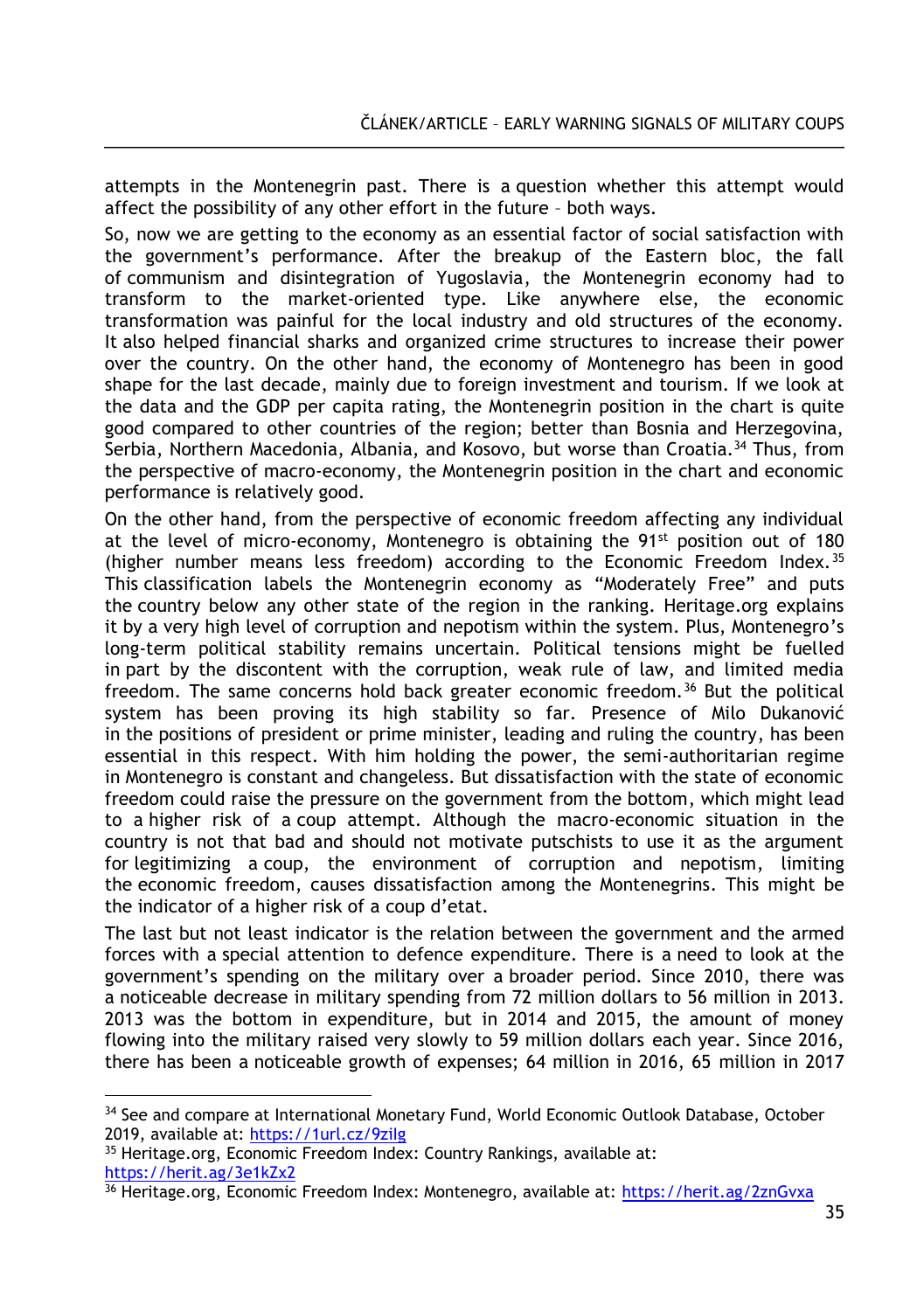and 77 million in 2018. $37$  The reason for the increase is evident, the upcoming NATO membership. Montenegro became the  $29<sup>th</sup>$  full-fledged member of the alliance on 5<sup>th</sup> June 2017. Under NATO regulations, Montenegro is required to increase its defence spending to meet the 2 % target of the country's GDP. The inherited excessive military infrastructure (the Ministry of Defence currently manages 256 military complexes – sites) and a high number of unpromising mobile assets require significant financial means and additional engagement of staff.<sup>38</sup>

Thus, if we look at the issue from the perspective of a coup attempt indicators, the period from 2013 to 2015 might be seen a bit risky. But the rise of the government's attention to the armed forces with the upcoming accession to NATO also meant the increase in military budget, modernization and recruitment. From this perspective, the armed forces should be satisfied, at least in matters of economy. The decision of entering NATO should ease the tension within military forces with the promise of upcoming development and expenditure raise. On the other hand, the part of the Montenegrin forces which represent the part of society oriented more toward Serbia and Russia rather than the West might be dissatisfied with the move. It might be the reason for a higher coup risk, but the satisfaction of the majority of the armed forces with the rise of investments seems to be the more decisive factor. Although the background and situation in 2013 to 2015 might be considered a positive indication of a higher probability of a coup attempt, the shift of government policy toward the armed forces may result in the exclusion of the examined indicator.

# **CONCLUSION**

The EWS for a coup d'état can be a useful tool for observing and following the probability of a coup attempt in an examined country or territory. The set of indicators provided above can provide an overview of the situation that might tend to topple the government. The set can be used for a long-term situation monitoring and basic evaluation. Some indicators can be quantified due to indexing services such as the Fragile State Index, Economic Freedom Index, etc. Some indicators need a purely qualitative approach based on the knowledge and experience of the evaluator.

The case study of the Montenegro coup attempt shows the indicator set can be used at three different levels: 1) the general EWS of a coup d'état to analyze the situation in and orientation of the society, politics and military that might tend to overthrow an ineffective government, 2) the estimation of success of a potential coup attempt, whether it is more likely to succeed or fail according to the examined conditions, 3) the long term analysis of the development of indicators for coup prediction or prevention.

The coup attempt in Montenegro in 2016 shows some indicators were positive during the period and confirms their presence could influence the probability of a coup attempt. The essential indicators seem to be the presence (and the involvement) of foreign security personnel, the period of parliamentary elections with the shift of the

 $\overline{a}$ <sup>37</sup> Trading Economics, Montenegro Military Expenditure: 2005-2018 Data, available at: <https://bit.ly/2BM7sLG>

<sup>38</sup> GlobalSecurity.org, *Montenegro - Military Spending*, available at:<https://bit.ly/2UwOCyR>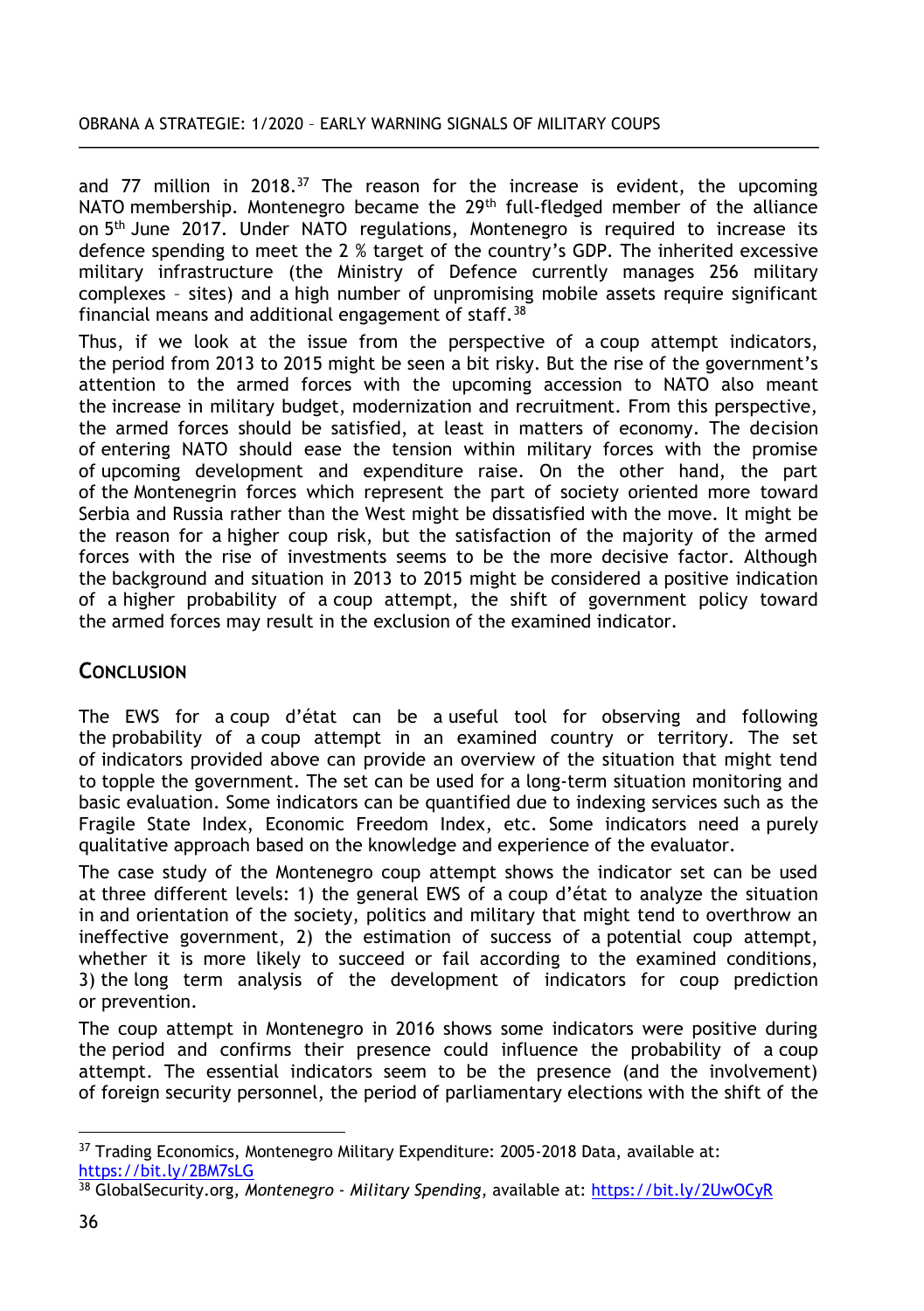government toward joining NATO. As supportive elements, we can mention the weaker civil society, lower governmental legitimacy due to the high level of corruption and nepotism, and limited economic freedom. The indicators of macro-economy, regime type and history of coup attempts were not confirmed in the case of Montenegro in 2016. Whereas the armed forces did not participate in the coup attempt and their position and financing were supposed to be improved on the background of the NATO joining process, we can exclude this indicator as well. The combination of confirming and excluding indicators shows that the situation and condition were sufficient for a coup attempt, but not for its success in toppling the government.

There is another perspective to be mention at the end. As anywhere else in the Balkans, there are many unclear issues and theories about the reality of the coup attempt in 2016. Milo Djukanović is an authoritarian leader of the country and very soon after the announcement of suppressing the coup attempt, the discussion about the trustworthiness of the state declaration and trial have appeared. Some say it was just a manoeuvre of Djukanović to eliminate his political opponents and secure his winning in the elections.<sup>39</sup> It is fair to point out this perspective as well, while it might affect the outcome of the article being based on an official version of the coup attempt story.

<sup>&</sup>lt;sup>39</sup> East and West. 2017. Was the Montenegro coup "fake news"?, available at: <https://bit.ly/3dW6dIg>